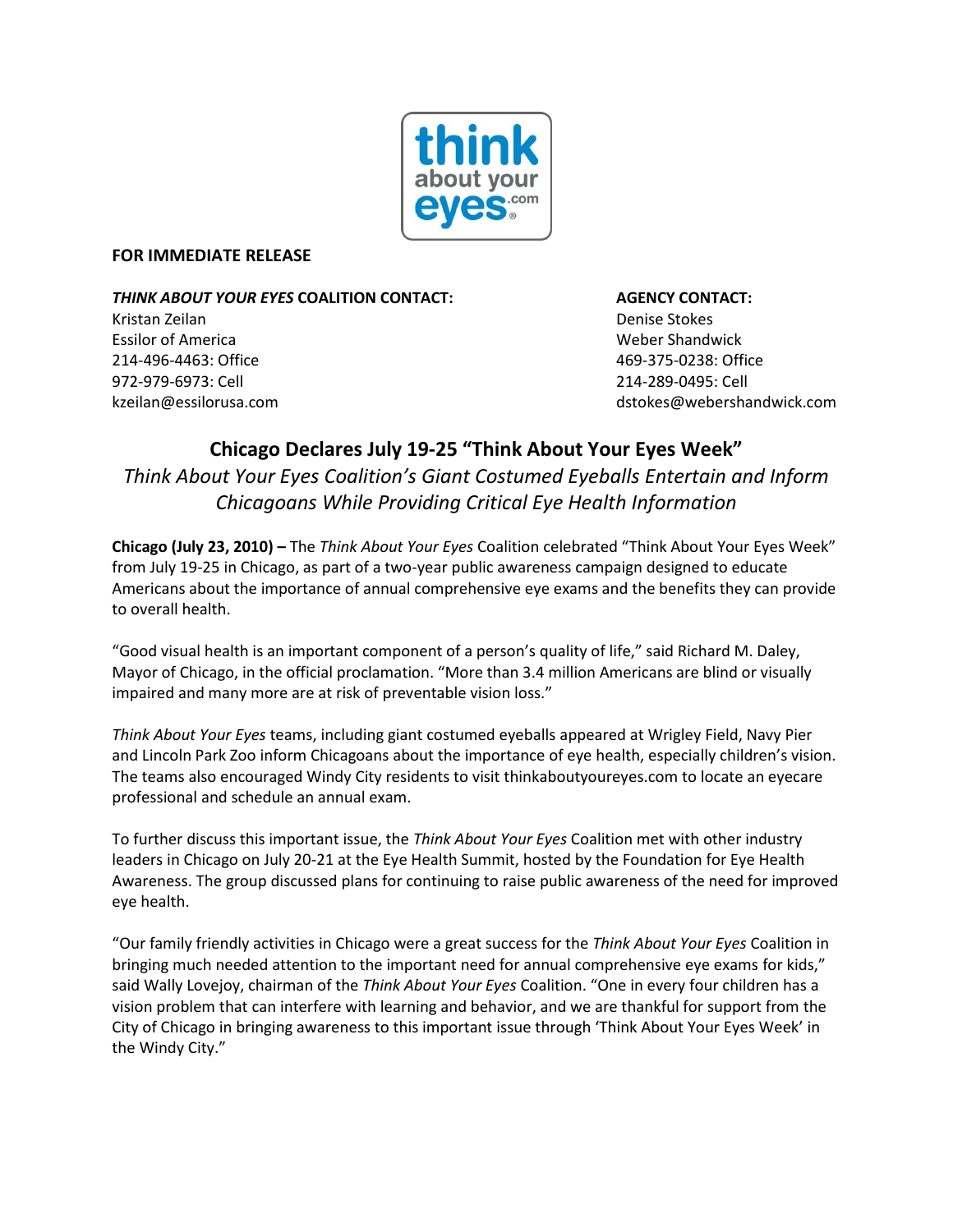The *Think About Your Eyes* public awareness campaign also includes television, radio, online and social media communications that focus on a variety of eye health issues – from eye disease and children's vision to school performance and visual fatigue. The ads encourage consumers to visit [www.thinkaboutyoureyes.com](http://www.thinkaboutyoureyes.com/) to learn more about healthy vision and to schedule an eye exam by locating an eyecare professional through an available tool on the Web site. Consumers can also connect with *Think About Your Eyes* through its social media channels on Facebook, Twitter, YouTube and Flickr – all of which are accessible from the campaign's Web site.

The campaign is focused in nine cities across the United States, including New York, Los Angeles, Chicago, Denver, Atlanta, Houston, Sacramento, Cincinnati and Portland, Ore.

The coalition was founded in March by Essilor, Luxottica Group and VSP Global, and is a joint effort with the Foundation for Eye Health Awareness. Other industry leaders interested in joining the *Think About Your Eyes* Coalition should contact Wally Lovejoy a[t wlovejoy@luxotticaretail.com](mailto:wlovejoy@luxotticaretail.com) or 513-765-6340.

### **About Think About Your Eyes**

Think About Your Eyes is a multi-million dollar two-year public awareness initiative aimed at increasing consumer awareness of the importance of vision health and comprehensive eye exams. Essilor, Luxottica and VSP Global make up the Think About Your Eyes Coalition and are seeking partners to join in this initiative.

#### **About the Foundation for Eye Health Awareness**

The Foundation for Eye Health Awareness, formed as a result of the Eye Health Summit, is a 501c3 non-profit organization created to increase the public's awareness about the importance of eye health through a nationwide messaging campaign that directs people to take better care of their eyes.

#### **About Essilor**

Essilor is the leading manufacturer of optical lenses in the United States and is the market leader in progressive, high-index and anti-reflective coated lenses. A pioneer in the development and production of ophthalmic lenses, Essilor employs more than 9,000 people throughout North America. Essilor manufactures optical lenses under the Varilux®, Crizal®, Thin&Lite®, Xperio™ and DEFINITY® and other Essilor brand names. Essilor Laboratories of America (ELOA) is the largest, and most trusted, optical lab network in the U.S. and offers a wide choice of services and lens brands, including Essilor premium lenses, to eyecare professionals across the nation. Essilor of America, Inc. (Essilor) is a subsidiary of Paris-based Essilor International, S.A., a publicly held company traded on the Euronext Paris stock exchange (Reuters: ESSI.PA).

Essilor, Varilux, Crizal and DEFINITY are registered trademarks and Xperio is a trademarks of Essilor International. Thin&Lite is a registered trademark of Essilor of America, Inc.

#### **About Luxottica**

Luxottica Group is a leader in premium fashion, luxury and sports eyewear, with over 6,200 optical and sun retail stores in North America, Asia-Pacific, China, South Africa and Europe and a strong and well balanced brand portfolio. Luxottica's key house brands include Ray-Ban, the best known sun eyewear brand in the world, Oakley, Vogue, Persol, Oliver Peoples, Arnette and REVO, while license brands include Bvlgari, Burberry, Chanel, Dolce & Gabbana, Donna Karan, Polo Ralph Lauren, Prada, Salvatore Ferragamo, Tiffany and Versace. In addition to a global wholesale network covering 130 countries, the Group manages leading retail brands such as LensCrafters and Pearle Vision in North America, OPSM and Laubman & Pank in Australasia, LensCrafters in Greater China and Sunglass Hut globally. The Group's products are designed and manufactured in six Italy-based manufacturing plants, two wholly-owned plants in China and a sports sunglass production facility in the U.S. In 2009, Luxottica Group posted consolidated net sales of €5.1 billion. Additional information on the Group is available at [www.luxottica.com.](http://www.luxottica.com/)